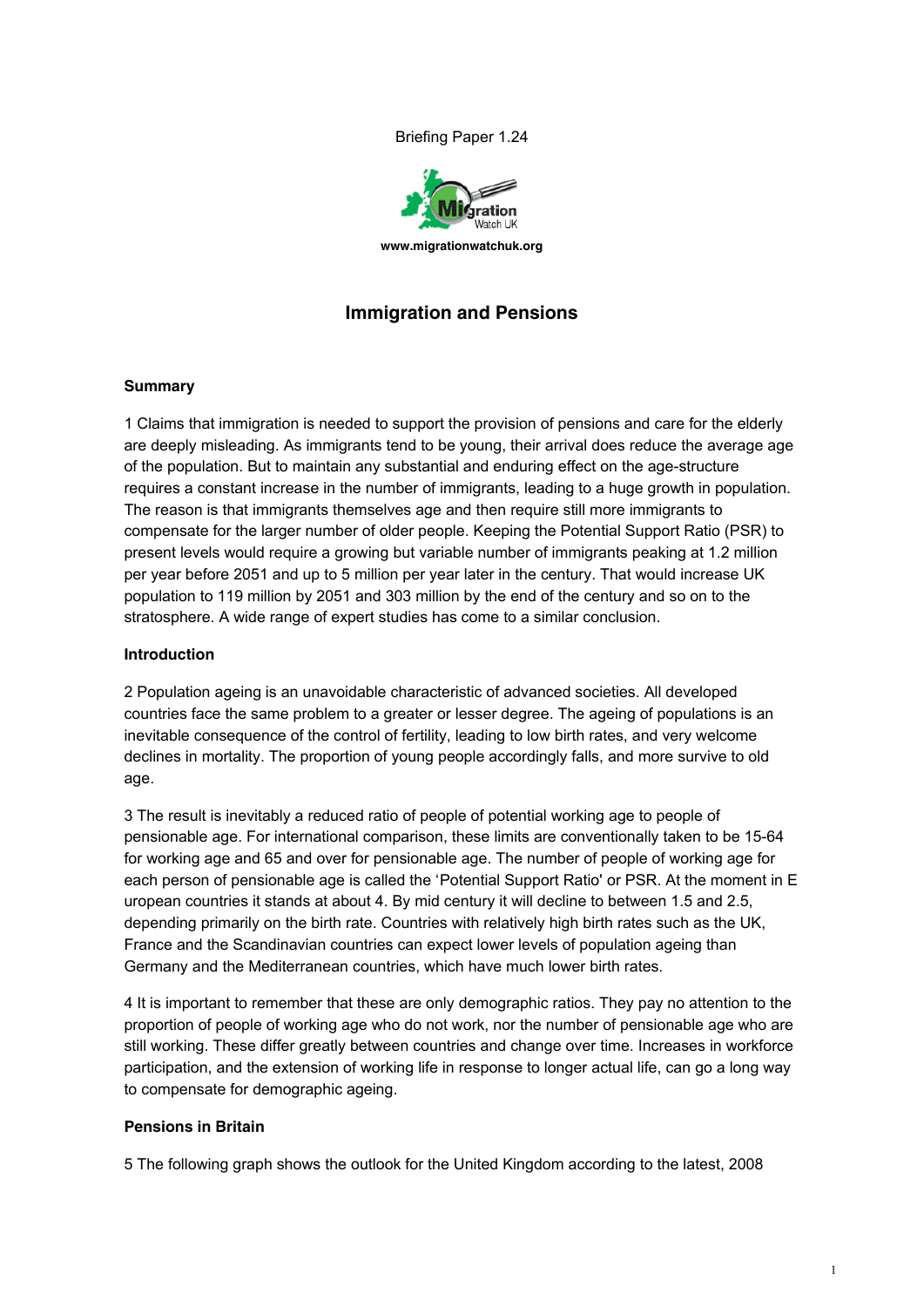based, projections from the Office of National Statistics. With no immigration the PSR would drop from today's level of 4.15 to 1.86 in 2051. The Principal Projection assumes net immigration of 180,000 per year. That would mean a smaller drop in the PSR to 2.43 in 2051. However, the population would be 77.1 as opposed to 63.4 million so the improved PSR would be at the cost of an extra 13.6 million people. The graph also shows that high migration of 240,000 a year only postpones the drop in the PSR for a number of years; the increase in population would, however, be even greater.



6 The birth rate in the UK has been rising since 2001. It reached 1.9 in 2007 and increased again by 2008 to 1.96. The latest ONS projections assume that it will revert to 1.84 in the long run. But it is instructive to see what would happen were it to remain at 1.96. With the same improvements in survival, the support ratio would fall to 1.96 by 2051 with zero migration, and with 180,000 net immigration it would be 2.45 Population totals in 2051 would be 65.2 million and 80.2 million respectively. The graph below shows the effect of higher fertility, rising from the current assumption of 1.84 to 1.96, and also reverting to 1.75, the average during most of the 1980s and 1990s. The effect of higher fertility is not great. No imaginable increase in the birth rate can 'solve' p opulation ageing. But higher fertility is clearly beneficial for the support ratio. In the absence of migration, even replacement-level fertility (2.05) would not lead to population growth.



7 It is, in practice, virtually impossible to maintain the present support ratio of 4.15. Calculations in 'Population Trends' the official demographic journa<sup>[1]</sup> demonstrated the level of immigration required to maintain the potential support ratio of 4.2 (at birth and survival rates assumed in 1998, which were somewhat lower than today's). Keeping to that goal would require a growing but variable number of immigrants peaking at 1.2 million per year before 2051 and up to 5 million per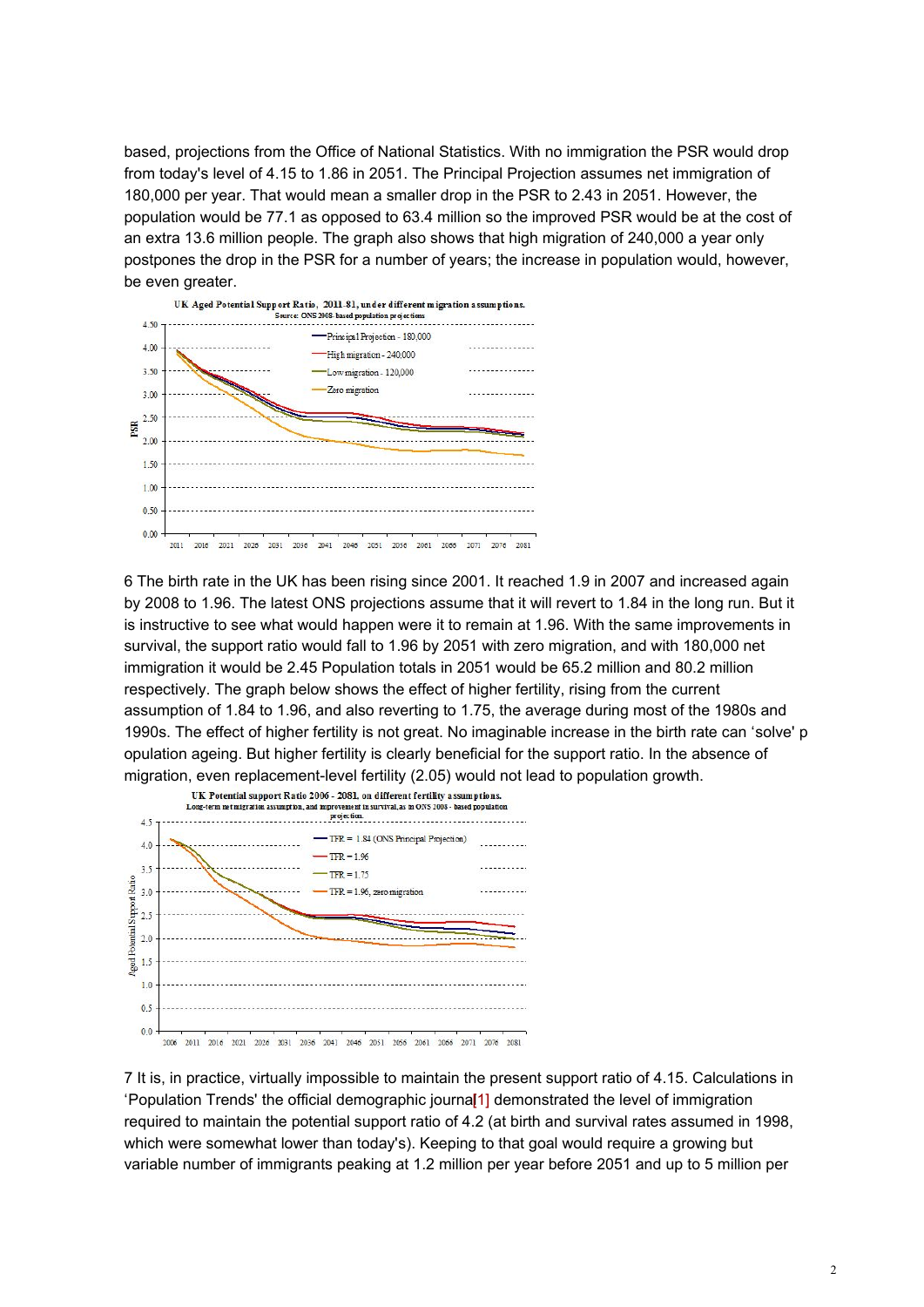year later in the century. That would increase UK population to 119 million by 2051 and 303 million by the end of the century and so on to the stratosphere.

### **Previous Studies**

8 Every serious study has come to the same conclusion. In November 2003, the House of Lords Economic Affairs Committee dismissed this argument. They reported:

"We conclude that... it is neither appropriate nor feasible to attempt to counter the trend towards a more aged society in the UK through a manipulation of immigration policy".

9 In November 2004, the UN World Economic and Social Survey put it even more strongly:

"Incoming migration (to Europe) would have to expand at virtually impossible rates to offset declining support ratios, that is, workers per retirees".

10 The major review of pensions in the UK conducted by Lord Turner dismissed the suggestion in their preliminary report in the following terms:

"Only high immigration can produce more than a trivial reduction in the projected dependency ratio over the next 50 years. Net inward migration at +300,000 per year could bring the 2040 old-age dependency ratio down from 47.3% to 42.1%. But it is important to realise that this would only be a temporary effect unless still higher levels of immigration continued in later years, or unless immigrants maintained a higher birth rate than the existing population, since immigrants themselves grow old and become pensioners who need workers to support them."[2]

11 In a lecture to the LSE in November 2007, Lord Turner said

"The problems created by ageing in the rich developed world are hugely overstated and the problems created by rapid population growth in much of the developing world are too often ignored or down played".

12 Finally, the Select Committee on Economic Affairs of the House of Lords, reporting on the economic impact of immigration in April 2008[3] concluded that:

"Arguments in favour of high immigration to defuse the "pensions time bomb" do not stand up to scrutiny as they are based on the unreasonable assumption of a static retirement age as people live longer, and ignore the fact that, in time, immigrants too will grow old and draw pensions. Increasing the official retirement age will significantly reduce the increase in the dependency ratio and is the only viable way to do so."